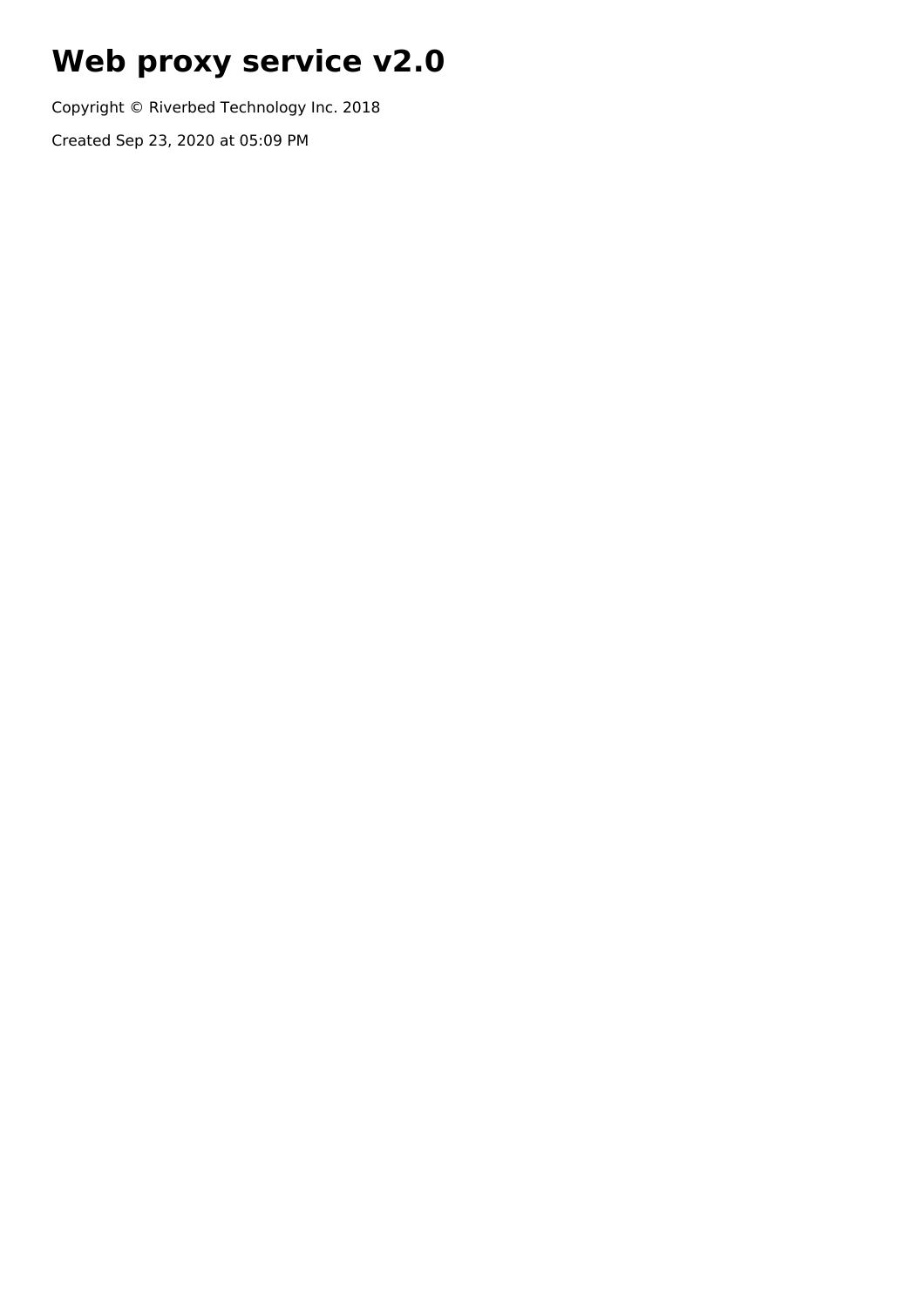# **Resource: profile**

# Site specific profile configuration for Web Proxy

| http://{device}/api/cmc.web-proxy/2.0/profiles/items/{id} |  |
|-----------------------------------------------------------|--|
|                                                           |  |

### **JSON**

| "profile_id": identifier,                  |  |
|--------------------------------------------|--|
| "profile name": <i>unrestricted name</i> , |  |
| "enabled": boolean,                        |  |
| "https enabled": boolean,                  |  |
| "audit log": {                             |  |
| "audit_log_enabled": boolean,              |  |
|                                            |  |
| "format": string,                          |  |
| "remote_address": hostname,                |  |
| "remote port": integer                     |  |
| },                                         |  |
| "site info": $\{$                          |  |
| "site id": [                               |  |
| <i>integer</i>                             |  |
|                                            |  |
| "site type id": [                          |  |
|                                            |  |
| integer                                    |  |
|                                            |  |
| $<$ prop>: any                             |  |
|                                            |  |
|                                            |  |
|                                            |  |

| <b>Property Name</b>                      | <b>Type</b>                           | <b>Description</b>                                    | <b>Notes</b>                                                                                                                        |
|-------------------------------------------|---------------------------------------|-------------------------------------------------------|-------------------------------------------------------------------------------------------------------------------------------------|
| profile                                   | <object></object>                     | Site specific profile configuration for Web Proxy     |                                                                                                                                     |
| profile.profile id                        | <identifier></identifier>             |                                                       | Read-only;                                                                                                                          |
| profile.profile name                      | <unrestricted name=""></unrestricted> |                                                       | Pattern: '^[a-zA-Z0-9-][a-zA-Z0-9 -<br>]*\$ ^[a-zA-Z0-9 -][a-zA-Z0-9 -]+[a-zA-Z0-<br>$9 - 1$ \$';                                   |
| profile.enabled                           | <boolean></boolean>                   | Enable Web proxy.                                     | Optional;                                                                                                                           |
| profile.https enabled                     | <boolean></boolean>                   | Enable HTTPS optimization for Web proxy.              | Optional;                                                                                                                           |
| profile.audit log                         | <object></object>                     | Audit log (syslog) settings                           | Required properties: [audit log enabled];<br>Optional;                                                                              |
| profile.audit log.audit log enabled       | <boolean></boolean>                   | Enable/disable remote logging for the HTTP/S traffic. | Default is False;                                                                                                                   |
| profile.audit_log.format                  | $<$ string $>$                        | The log format for HTTP/S traffic                     | Optional; Values: CLF;                                                                                                              |
| profile.audit log.remote address          | <hostname></hostname>                 |                                                       | Pattern: '^((([a-zA-Z0-9]][a-zA-Z0-9][a-zA-<br>Z0-9\-1*[a-zA-Z0-9])\.)*([A-Za-z0-9] [A-Za-<br>z0-9][A-Za-z0-9\-]*[A-Za-z0-9]))?\$'; |
| profile.audit log.remote port             | <integer></integer>                   | Remote port                                           | Optional; Range: 0 to 65535; Default is<br>514:                                                                                     |
| profile.site info                         | <object></object>                     |                                                       | Optional;                                                                                                                           |
| profile.site info.site id                 | <array <integer="" of="">&gt;</array> |                                                       | Optional;                                                                                                                           |
| profile.site info.site id[items]          | $<$ integer $>$                       |                                                       |                                                                                                                                     |
| profile.site info.site type id            | <array <integer="" of="">&gt;</array> |                                                       | Optional;                                                                                                                           |
| profile.site info.site type id[items]     | $<$ integer $>$                       |                                                       |                                                                                                                                     |
| profile.site info. <prop></prop>          | $\langle \rangle$                     |                                                       | Optional;                                                                                                                           |
| profile.site info.oneOf[0]                | <object></object>                     |                                                       | Required properties: [site id];                                                                                                     |
| profile.site info.oneOf[0]. <prop></prop> | $\langle \rangle$                     |                                                       | Optional;                                                                                                                           |
| profile.site info.oneOf[1]                | <object></object>                     |                                                       | Required properties: [site type id];                                                                                                |
| profile.site info.oneOf[1]. <prop></prop> | $\langle \rangle$                     |                                                       | Optional;                                                                                                                           |

# **Links**

# **profile: get**

| GET http://{device}/api/cmc.web-proxy/2.0/profiles/items/{id} |  |
|---------------------------------------------------------------|--|
|                                                               |  |

### Response Body

Returns a *[profile](http://support.riverbed.com/apis/cmc.web-proxy/2.0#/resources/profile)* data object.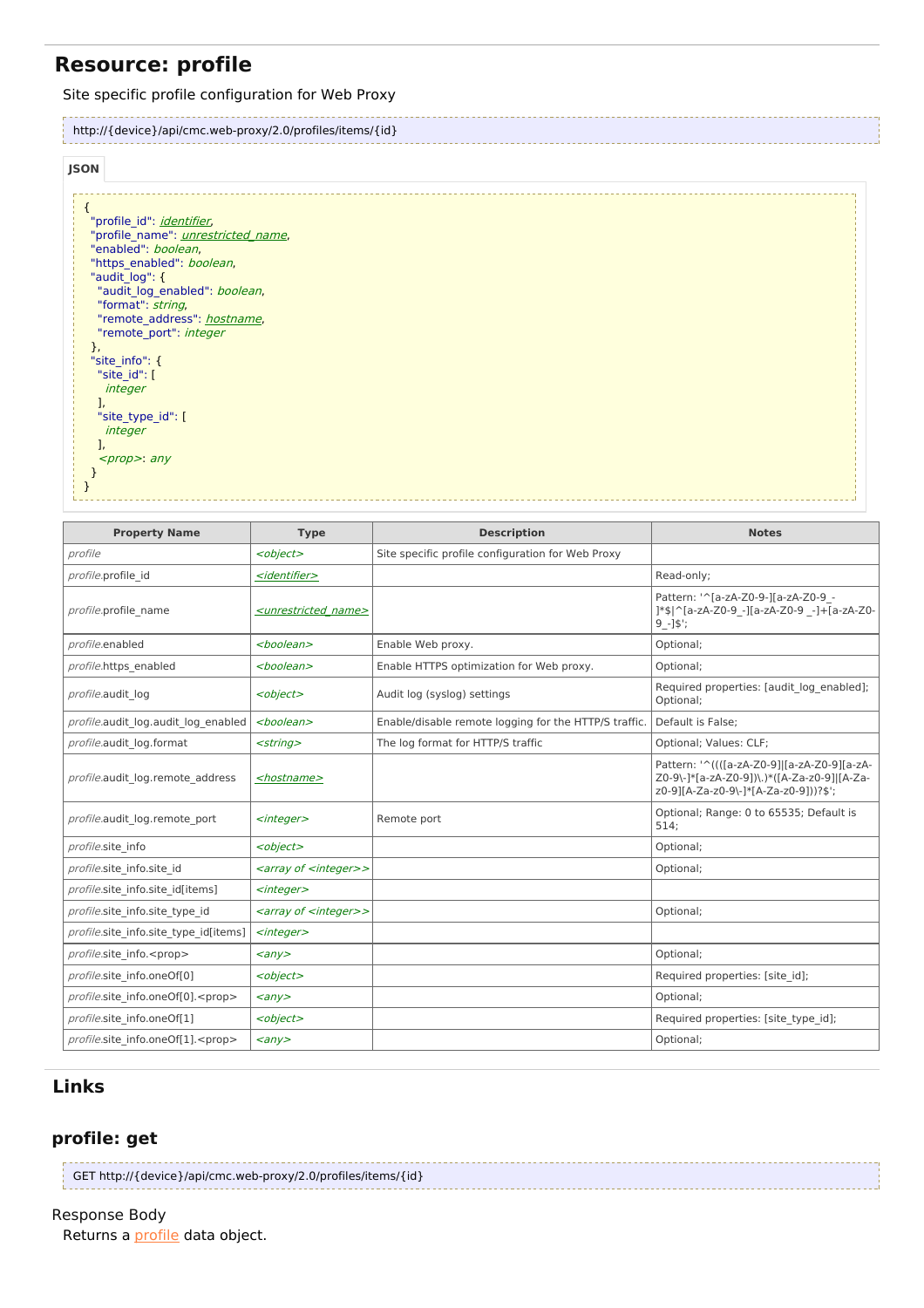### **profile: set**

| PUT http://{device}/api/cmc.web-proxy/2.0/profiles/items/{id} |  |
|---------------------------------------------------------------|--|
|                                                               |  |

#### Request Body

Provide a *[profile](http://support.riverbed.com/apis/cmc.web-proxy/2.0#/resources/profile)* data object.

#### Response Body

Returns a [profile](http://support.riverbed.com/apis/cmc.web-proxy/2.0#/resources/profile) data object.

#### **profile: delete**

DELETE http://{device}/api/cmc.web-proxy/2.0/profiles/items/{id}

#### Response Body

On success, the server does not provide any body in the responses.

# **Relations**

### **profile: instances**

#### Related resource

[profiles](http://support.riverbed.com/apis/cmc.web-proxy/2.0#/resources/profiles)

# **Resource: profiles**

#### List of all profiles

| http://{device}/api/cmc.web-proxy/2.0/profiles |
|------------------------------------------------|
|                                                |

#### **JSON**

| "profile id": <i>identifier</i> ,          |  |
|--------------------------------------------|--|
| "profile_name": <i>unrestricted_name</i> , |  |
| "enabled": boolean,                        |  |
| "https enabled": boolean,                  |  |
| "audit log": {                             |  |
| "audit_log_enabled": boolean,              |  |
| "format": string,                          |  |
| "remote address": hostname,                |  |
| "remote port": integer                     |  |
| ŗ,                                         |  |
| "site info": {                             |  |
| "site id": [                               |  |
| <i>integer</i>                             |  |
|                                            |  |
| "site type id": [                          |  |
| integer                                    |  |
| ı,                                         |  |
| $<$ prop>: any                             |  |
|                                            |  |
|                                            |  |
|                                            |  |
|                                            |  |

| <b>Property Name</b>       | <b>Type</b>                           | <b>Description</b>                                | <b>Notes</b>                                                                              |
|----------------------------|---------------------------------------|---------------------------------------------------|-------------------------------------------------------------------------------------------|
| profiles                   | <array <items="" of="">&gt;</array>   | List of all profiles                              |                                                                                           |
| items                      | <object></object>                     | Site specific profile configuration for Web Proxy |                                                                                           |
| <i>items.profile id</i>    | <identifier></identifier>             |                                                   | Read-only;                                                                                |
| <i>items.profile</i> name  | <unrestricted name=""></unrestricted> |                                                   | Pattern: '^[a-zA-Z0-9-][a-zA-Z0-9 -]*\$ ^[a-<br>zA-Z0-9 -][a-zA-Z0-9 -]+[a-zA-Z0-9 -]\$'; |
| <i>items</i> .enabled      | <boolean></boolean>                   | Enable Web proxy.                                 | Optional;                                                                                 |
| <i>items.https</i> enabled | <boolean></boolean>                   | Enable HTTPS optimization for Web proxy.          | Optional;                                                                                 |
| <i>items.audit</i> log     | <object></object>                     | Audit log (syslog) settings                       | Required properties: [audit log enabled];<br>Optional:                                    |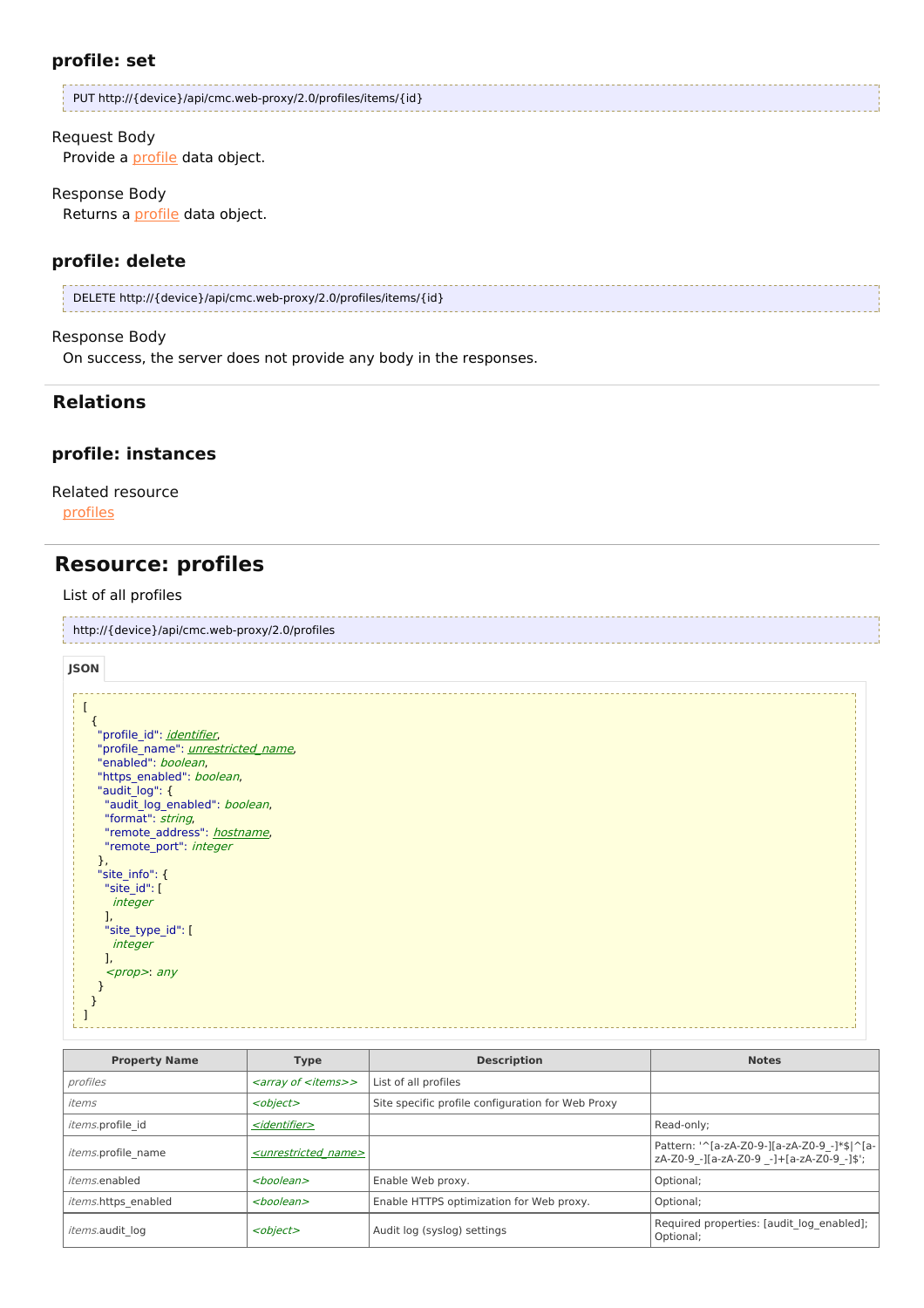| <i>items.audit</i> log.audit log enabled    | <boolean></boolean>                   | Enable/disable remote logging for the HTTP/S traffic. | Default is False;                                                                                                                   |
|---------------------------------------------|---------------------------------------|-------------------------------------------------------|-------------------------------------------------------------------------------------------------------------------------------------|
| items.audit log.format                      | $<$ string $>$                        | The log format for HTTP/S traffic                     | Optional; Values: CLF;                                                                                                              |
| <i>items.audit</i> log.remote address       | <hostname></hostname>                 |                                                       | Pattern: '^((([a-zA-Z0-9]][a-zA-Z0-9][a-zA-<br>Z0-9\-]*[a-zA-Z0-9])\.)*([A-Za-z0-9] [A-Za-<br>z0-9][A-Za-z0-9\-1*[A-Za-z0-9]))?\$'; |
| items.audit log.remote port                 | $<$ integer $>$                       | Remote port                                           | Optional; Range: 0 to 65535; Default is<br>514;                                                                                     |
| <i>items.</i> site info                     | <object></object>                     |                                                       | Optional;                                                                                                                           |
| <i>items.</i> site info.site id             | <array <integer="" of="">&gt;</array> |                                                       | Optional;                                                                                                                           |
| items.site info.site id[items]              | $<$ integer $>$                       |                                                       |                                                                                                                                     |
| items.site info.site type id                | <array <integer="" of="">&gt;</array> |                                                       | Optional;                                                                                                                           |
| <i>items.</i> site info.site type id[items] | $<$ integer $>$                       |                                                       |                                                                                                                                     |
| items.site info. <prop></prop>              | $\langle \text{any} \rangle$          |                                                       | Optional;                                                                                                                           |
| items.site info.oneOf[0]                    | <object></object>                     |                                                       | Required properties: [site id];                                                                                                     |
| items.site info.oneOf[0]. <prop></prop>     | $\langle \text{any} \rangle$          |                                                       | Optional;                                                                                                                           |
| items.site info.oneOf[1]                    | <object></object>                     |                                                       | Required properties: [site_type_id];                                                                                                |
| items.site info.oneOf[1]. <prop></prop>     | $\langle \textit{any} \rangle$        |                                                       | Optional;                                                                                                                           |

#### **profiles: get**

GET http://{device}/api/cmc.web-proxy/2.0/profiles

#### Response Body

Returns a *[profiles](http://support.riverbed.com/apis/cmc.web-proxy/2.0#/resources/profiles)* data object.

## **profiles: create**

| POST http://{device}/api/cmc.web-proxy/2.0/profiles |  |
|-----------------------------------------------------|--|
|                                                     |  |

### Request Body

Provide a **[create\\_empty](http://support.riverbed.com/apis/cmc.web-proxy/2.0#/types/create_empty)** data object.

Response Body Returns a [profile](http://support.riverbed.com/apis/cmc.web-proxy/2.0#/resources/profile) data object.

## **profiles: clone**

| POST http://{device}/api/cmc.web-proxy/2.0/profiles/clone |
|-----------------------------------------------------------|
|                                                           |

Request Body Provide a [clone](http://support.riverbed.com/apis/cmc.web-proxy/2.0#/types/clone) data object.

Response Body Returns a [profile](http://support.riverbed.com/apis/cmc.web-proxy/2.0#/resources/profile) data object.

# **Resource: profile\_ssl\_domain**

# SSL Domains associated with profile. http://{device}/api/cmc.web-proxy/2.0/profile\_ssl\_domains/items/{id}

#### **JSON**

{ "id": <u>*[identifier](http://support.riverbed.com/apis/cmc.web-proxy/2.0#/types/identifier),*</u> "profile\_id": <u>*[identifier](http://support.riverbed.com/apis/cmc.web-proxy/2.0#/types/identifier),*</u> "[domain](http://support.riverbed.com/apis/cmc.web-proxy/2.0#/types/domain_name)\_[name](http://support.riverbed.com/apis/cmc.web-proxy/2.0#/types/domain_name)": <u>*domain\_name,*</u> "[state](http://support.riverbed.com/apis/cmc.web-proxy/2.0#/types/domain_state)": *[domain](http://support.riverbed.com/apis/cmc.web-proxy/2.0#/types/domain_state)\_state* }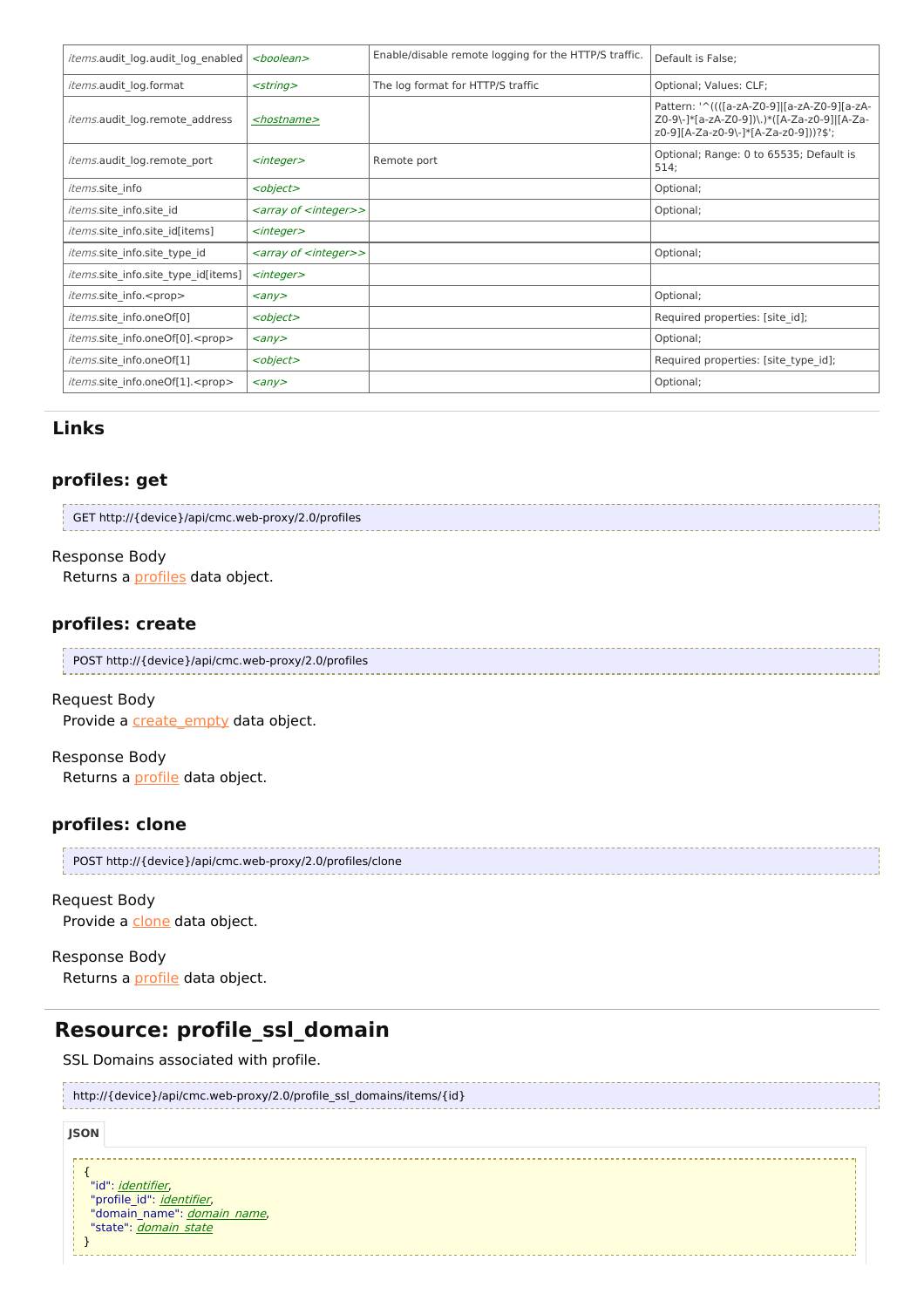| <b>Property Name</b>           | <b>Type</b>                | <b>Description</b>                   | <b>Notes</b>                                                                                                                        |
|--------------------------------|----------------------------|--------------------------------------|-------------------------------------------------------------------------------------------------------------------------------------|
| profile ssl domain             | <object></object>          | SSL Domains associated with profile. |                                                                                                                                     |
| profile ssl domain.id          | <identifier></identifier>  |                                      | Read-only;                                                                                                                          |
| profile ssl domain.profile id  | <identifier></identifier>  |                                      | Read-only;                                                                                                                          |
| profile ssl domain.domain name | <domain name=""></domain>  |                                      | Pattern: '^(\*\.)?[0-9A-Za-z](([0-9A-Za-z]]-)<br>{0,61}[0-9A-Za-z])?(\.[0-9A-Za-z](([0-9A-Za-<br> z] -){0,61}[0-9A-Za-z])?)*\.?\$'; |
| profile ssl domain.state       | <domain state=""></domain> | Optimization state of the domain     | Values: white, black, grey;                                                                                                         |

# **profile\_ssl\_domain: get**

| GET http://{device}/api/cmc.web-proxy/2.0/profile_ssl_domains/items/{id} |
|--------------------------------------------------------------------------|
|                                                                          |

#### Response Body

Returns a [profile\\_ssl\\_domain](http://support.riverbed.com/apis/cmc.web-proxy/2.0#/resources/profile_ssl_domain) data object.

# **profile\_ssl\_domain: set**

| PUT http://{device}/api/cmc.web-proxy/2.0/profile ssl domains/items/{id} |  |
|--------------------------------------------------------------------------|--|
|                                                                          |  |

#### Request Body

Provide a [profile\\_ssl\\_domain](http://support.riverbed.com/apis/cmc.web-proxy/2.0#/resources/profile_ssl_domain) data object.

#### Response Body

Returns a *[profile\\_ssl\\_domain](http://support.riverbed.com/apis/cmc.web-proxy/2.0#/resources/profile_ssl_domain)* data object.

### **profile\_ssl\_domain: delete**

| DELETE http://{device}/api/cmc.web-proxy/2.0/profile_ssl_domains/items/{id} |  |
|-----------------------------------------------------------------------------|--|
|                                                                             |  |

#### Response Body

On success, the server does not provide any body in the responses.

# **Resource: profile\_ssl\_domains**

SSL Domains Plurals

| http://{device}/api/cmc.web-proxy/2.0/profile ssl domains{?profile id} |
|------------------------------------------------------------------------|
|                                                                        |

| <b>JSON</b>                                                                     |  |
|---------------------------------------------------------------------------------|--|
|                                                                                 |  |
|                                                                                 |  |
| "id": <i>identifier</i> ,                                                       |  |
| "profile_id": <u><i>identifier</i></u> ,<br>"domain_name": <i>domain_name</i> , |  |
| "state": <i>domain state</i>                                                    |  |
|                                                                                 |  |
|                                                                                 |  |

| <b>Property Name</b>                                                                       | <b>Type</b>                | <b>Description</b>                   | <b>Notes</b>                                                                                                                       |
|--------------------------------------------------------------------------------------------|----------------------------|--------------------------------------|------------------------------------------------------------------------------------------------------------------------------------|
| <i><b><array b="" of<=""></array></b></i><br>profile ssl domains<br>< <i>items&gt;&gt;</i> |                            | <b>SSL Domains Plurals</b>           |                                                                                                                                    |
| items                                                                                      | <object></object>          | SSL Domains associated with profile. |                                                                                                                                    |
| items.id                                                                                   | <identifier></identifier>  |                                      | Read-only;                                                                                                                         |
| <i>items.profile id</i>                                                                    | <identifier></identifier>  |                                      | Read-only;                                                                                                                         |
| items.domain name                                                                          | $<$ domain name $>$        |                                      | Pattern: '^(\*\.)?[0-9A-Za-z](([0-9A-Za-z]]-)<br>{0,61}[0-9A-Za-z])?(\.[0-9A-Za-z](([0-9A-Za-<br>z] -){0,61}[0-9A-Za-z])?)*\.?\$'; |
| <i>items.state</i>                                                                         | <domain state=""></domain> | Optimization state of the domain     | Values: white, black, grey;                                                                                                        |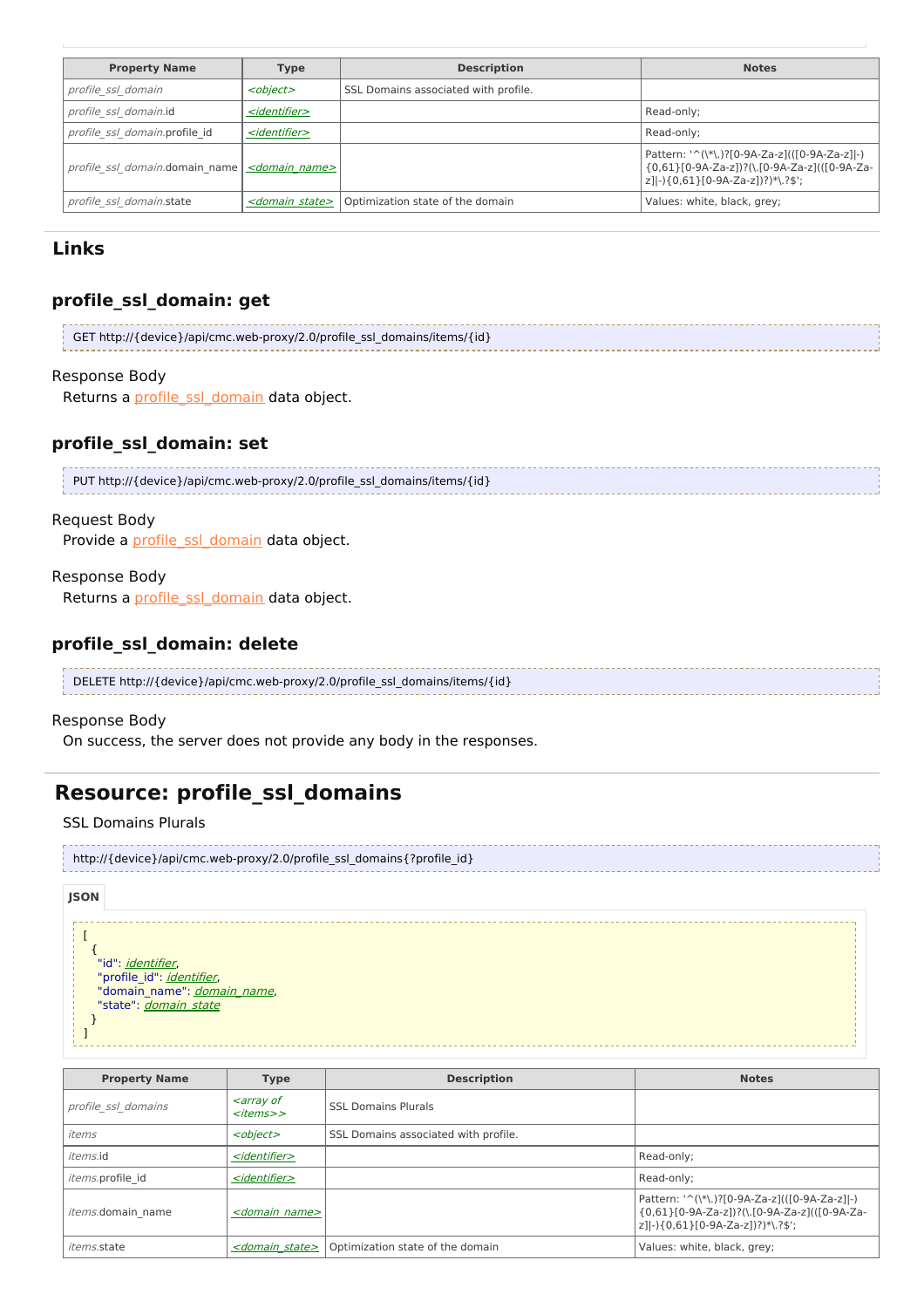#### **profile\_ssl\_domains: get**

| GET http://{device}/api/cmc.web-proxy/2.0/profile_ssl_domains{?profile_id} |
|----------------------------------------------------------------------------|
|                                                                            |

#### Response Body

Returns a [profile\\_ssl\\_domains](http://support.riverbed.com/apis/cmc.web-proxy/2.0#/resources/profile_ssl_domains) data object.

### **profile\_ssl\_domains: create**

POST http://{device}/api/cmc.web-proxy/2.0/profile\_ssl\_domains{?profile\_id}

#### Request Body

Provide a *[profile\\_ssl\\_domain](http://support.riverbed.com/apis/cmc.web-proxy/2.0#/resources/profile_ssl_domain)* data object.

#### Response Body

Returns a [profile\\_ssl\\_domain](http://support.riverbed.com/apis/cmc.web-proxy/2.0#/resources/profile_ssl_domain) data object.

# **Resource: parent\_proxy\_exclude\_domain**

Settings for domains that need to bypass the parent proxy

|             | http://{device}/api/cmc.web-proxy/2.0/parent proxy exclude domains/items/{id}            |  |
|-------------|------------------------------------------------------------------------------------------|--|
| <b>JSON</b> |                                                                                          |  |
|             | "id": <i>identifier</i> ,<br>"profile_id": <i>identifier,</i><br>"domain name": hostname |  |

| <b>Property Name</b>                    | <b>Type</b>               | <b>Description</b>                                           | <b>Notes</b>                                                                                                                                     |
|-----------------------------------------|---------------------------|--------------------------------------------------------------|--------------------------------------------------------------------------------------------------------------------------------------------------|
| parent proxy exclude domain             | <object></object>         | Settings for domains that need to bypass the<br>parent proxy |                                                                                                                                                  |
| parent proxy exclude domain.id          | < <i>identifier&gt;</i>   |                                                              | Read-only;                                                                                                                                       |
| parent proxy exclude domain.profile id  | <identifier></identifier> |                                                              | Read-only;                                                                                                                                       |
| parent proxy exclude domain.domain name | <hostname></hostname>     |                                                              | Pattern: '^((([a-zA-Z0-9]][a-zA-Z0-9][a-<br>zA-Z0-9\-]*[a-zA-Z0-9])\.)*([A-Za-z0-9] <br>[A-Za-z0-9][A-Za-z0-9\-]*[A-Za-z0-9]))?<br>$$^{\prime};$ |

## **Links**

### **parent\_proxy\_exclude\_domain: get**

GET http://{device}/api/cmc.web-proxy/2.0/parent\_proxy\_exclude\_domains/items/{id}

#### Response Body

Returns a [parent\\_proxy\\_exclude\\_domain](http://support.riverbed.com/apis/cmc.web-proxy/2.0#/resources/parent_proxy_exclude_domain) data object.

### **parent\_proxy\_exclude\_domain: set**

| pUT http://{device}/api/cmc.web-proxy/2.0/parent_proxy_exclude_domains/items/{id} |
|-----------------------------------------------------------------------------------|
|                                                                                   |

#### Request Body

Provide a [parent\\_proxy\\_exclude\\_domain](http://support.riverbed.com/apis/cmc.web-proxy/2.0#/resources/parent_proxy_exclude_domain) data object.

#### Response Body

Returns a [parent\\_proxy\\_exclude\\_domain](http://support.riverbed.com/apis/cmc.web-proxy/2.0#/resources/parent_proxy_exclude_domain) data object.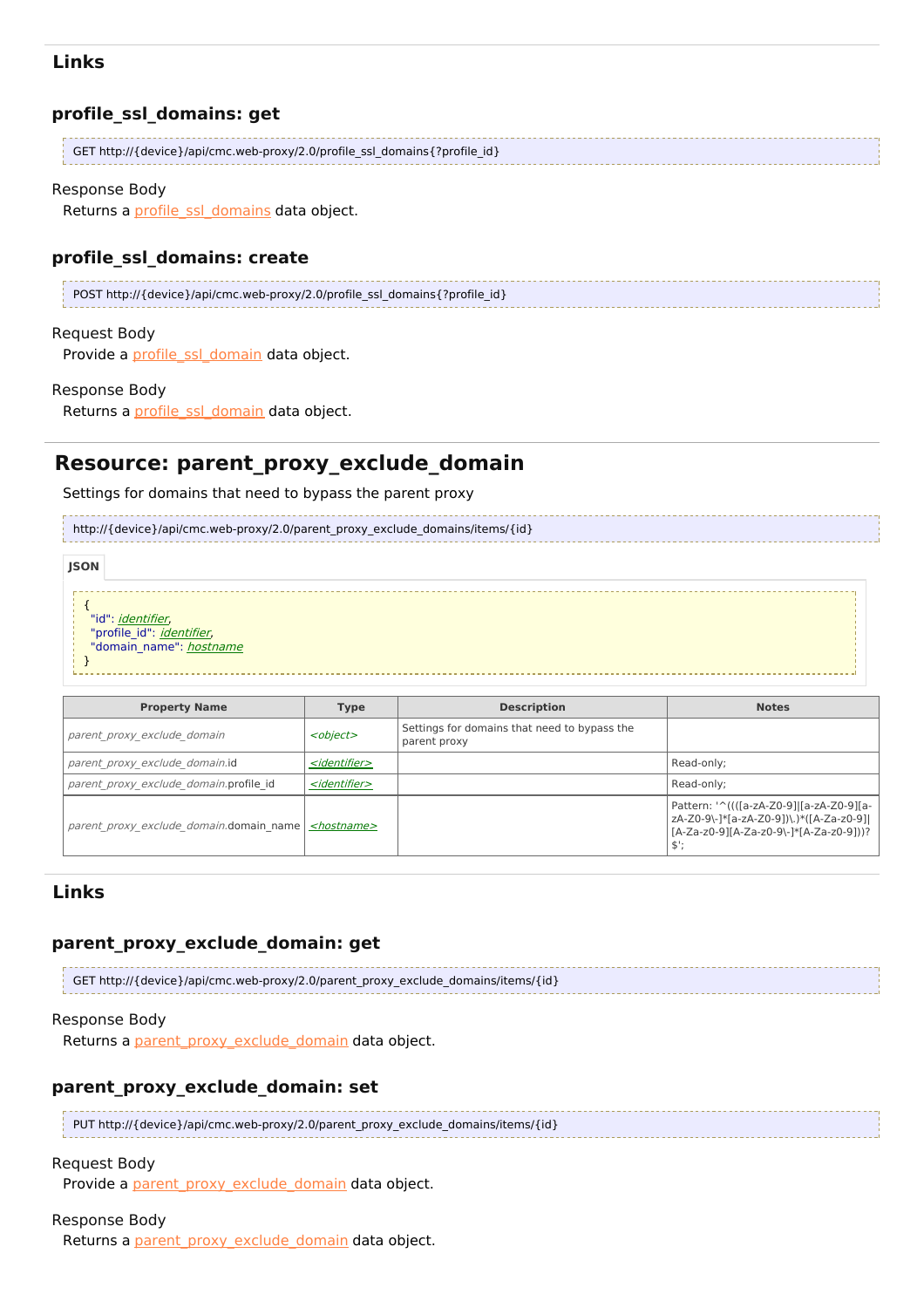### **parent\_proxy\_exclude\_domain: delete**

| DELETE http://{device}/api/cmc.web-proxy/2.0/parent_proxy_exclude_domains/items/{id} |  |
|--------------------------------------------------------------------------------------|--|
|                                                                                      |  |

### Response Body

On success, the server does not provide any body in the responses.

# **Relations**

# **parent\_proxy\_exclude\_domain: instances**

### Related resource

[parent\\_proxy\\_exclude\\_domains](http://support.riverbed.com/apis/cmc.web-proxy/2.0#/resources/parent_proxy_exclude_domains)

# **Resource: parent\_proxy\_exclude\_domains**

### List of all profiles

|             | http://{device}/api/cmc.web-proxy/2.0/parent_proxy_exclude_domains{?profile_id}           |  |
|-------------|-------------------------------------------------------------------------------------------|--|
| <b>JSON</b> |                                                                                           |  |
|             | "id": <i>identifier</i> ,<br>"profile id": <i>identifier</i> ,<br>"domain name": hostname |  |

| <b>Property Name</b>         | <b>Type</b>                                                | <b>Description</b>                                           | <b>Notes</b>                                                                                                                          |
|------------------------------|------------------------------------------------------------|--------------------------------------------------------------|---------------------------------------------------------------------------------------------------------------------------------------|
| parent proxy exclude domains | <i><b><array b="" of<=""></array></b></i><br>$<$ items $>$ | List of all profiles                                         |                                                                                                                                       |
| items                        | <object></object>                                          | Settings for domains that need to bypass the parent<br>proxy |                                                                                                                                       |
| <i>items.id</i>              | <identifier></identifier>                                  |                                                              | Read-only;                                                                                                                            |
| <i>items.profile id</i>      | <identifier></identifier>                                  |                                                              | Read-only;                                                                                                                            |
| <i>items.domain</i> name     | <hostname></hostname>                                      |                                                              | Pattern: '^((([a-zA-Z0-9]][a-zA-Z0-9][a-zA-Z0-<br>  9\-]*[a-zA-Z0-9])\.)*([A-Za-z0-9] [A-Za-z0-9]<br>[A-Za-z0-9\-]*[A-Za-z0-9]))?\$'; |

# **Links**

# **parent\_proxy\_exclude\_domains: get**

GET http://{device}/api/cmc.web-proxy/2.0/parent\_proxy\_exclude\_domains{?profile\_id}

### Response Body

Returns a parent proxy\_exclude\_domains data object.

# **parent\_proxy\_exclude\_domains: create**

POST http://{device}/api/cmc.web-proxy/2.0/parent\_proxy\_exclude\_domains{?profile\_id}

### Request Body

Provide a [parent\\_proxy\\_exclude\\_domain](http://support.riverbed.com/apis/cmc.web-proxy/2.0#/resources/parent_proxy_exclude_domain) data object.

### Response Body

Returns a [parent\\_proxy\\_exclude\\_domain](http://support.riverbed.com/apis/cmc.web-proxy/2.0#/resources/parent_proxy_exclude_domain) data object.

# **Resource: proxy\_chain**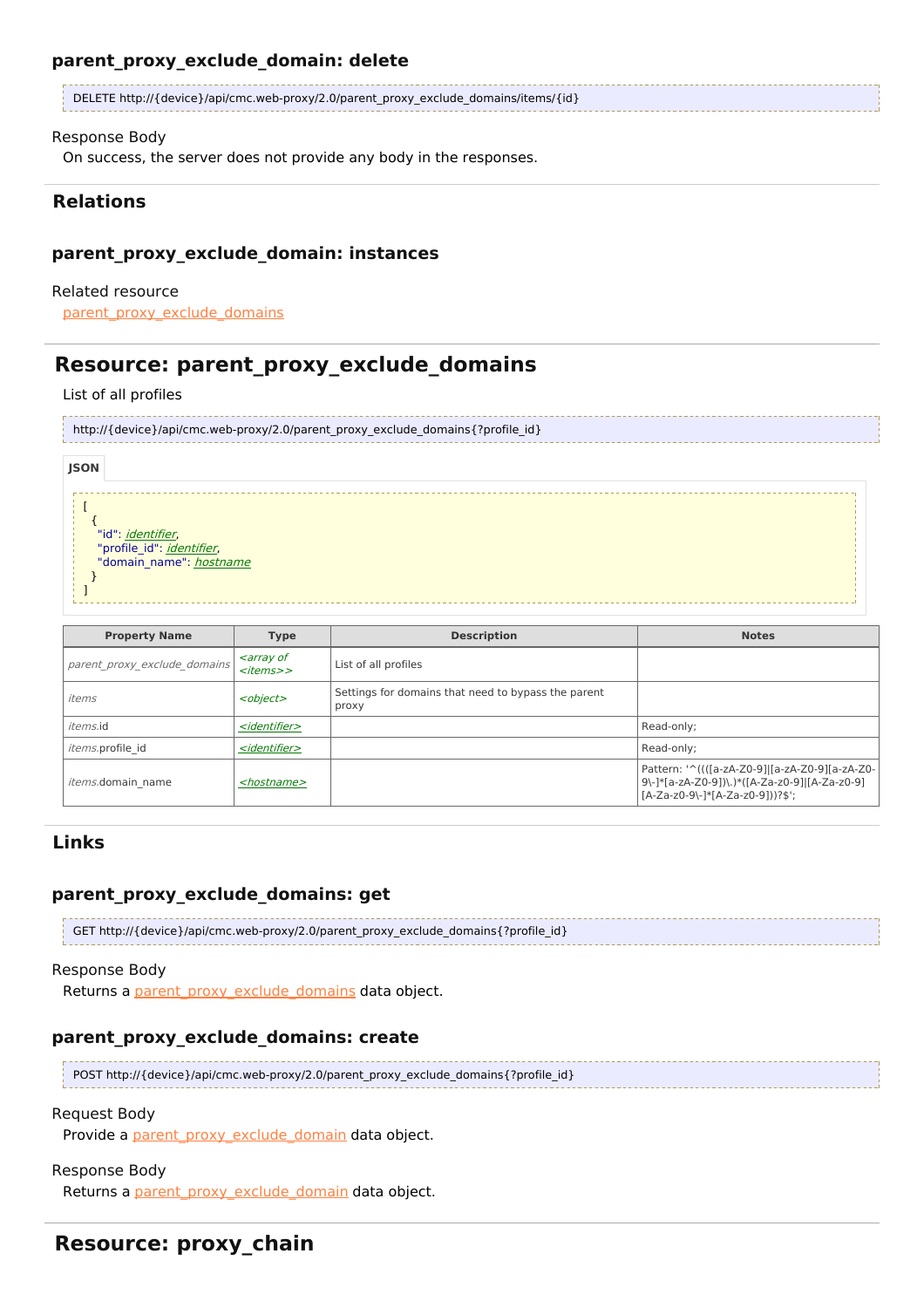Profile specific list of Proxy servers

## http://{device}/api/cmc.web-proxy/2.0/proxy\_chain{?profile\_id}





| <b>Property Name</b>             | <b>Type</b>                                                        | <b>Description</b>                     | <b>Notes</b>                                                                                                                     |
|----------------------------------|--------------------------------------------------------------------|----------------------------------------|----------------------------------------------------------------------------------------------------------------------------------|
| proxy chain                      | <object></object>                                                  | Profile specific list of Proxy servers |                                                                                                                                  |
| proxy chain.profile id           | < <i>identifier&gt;</i>                                            |                                        | Read-only;                                                                                                                       |
| proxy chain.http                 | <i><b><array b="" of<=""></array></b></i><br><object>&gt;</object> | List of HTTP servers                   | Optional;                                                                                                                        |
| <i>proxy chain.http[items]</i>   | <object></object>                                                  |                                        | Required properties: [address, port];                                                                                            |
| proxy chain.http[items].address  | <remote address=""></remote>                                       | Remote address/IP                      | Pattern: '^(([a-zA-Z0-9]][a-zA-Z0-9][a-zA-<br>Z0-9\-]*[a-zA-Z0-9])\.)*([A-Za-z0-9] [A-Za-<br>z0-9][A-Za-z0-9\-1*[A-Za-z0-9])\$'; |
| proxy chain.http[items].port     | <remote port=""></remote>                                          | Remote port                            |                                                                                                                                  |
| proxy chain.https                | <i><b><array b="" of<=""></array></b></i><br><object>&gt;</object> |                                        | Optional;                                                                                                                        |
| proxy chain.https[items]         | <object></object>                                                  |                                        | Required properties: [address, port];                                                                                            |
| proxy chain.https[items].address | <remote address=""></remote>                                       | Remote address/IP                      | Pattern: '^(([a-zA-Z0-9]][a-zA-Z0-9][a-zA-<br>Z0-9\-]*[a-zA-Z0-9])\.)*([A-Za-z0-9] [A-Za-<br>z0-9][A-Za-z0-9\-1*[A-Za-z0-9])\$'; |
| proxy chain.https[items].port    | <remote port=""></remote>                                          | Remote port                            |                                                                                                                                  |
| proxy chain.chaining mode        | <chaining mode=""></chaining>                                      |                                        | Values: off, automatic, manual;                                                                                                  |

# **Links**

#### **proxy\_chain: get**

| GET http://{device}/api/cmc.web-proxy/2.0/proxy_chain{?profile_id} |
|--------------------------------------------------------------------|
|                                                                    |

### Response Body

Returns a [proxy\\_chain](http://support.riverbed.com/apis/cmc.web-proxy/2.0#/resources/proxy_chain) data object.

#### **proxy\_chain: create**

POST http://{device}/api/cmc.web-proxy/2.0/proxy\_chain{?profile\_id}

#### Request Body

Provide a **[proxy\\_chain](http://support.riverbed.com/apis/cmc.web-proxy/2.0#/resources/proxy_chain)** data object.

#### Response Body

Returns a *[proxy\\_chain](http://support.riverbed.com/apis/cmc.web-proxy/2.0#/resources/proxy_chain)* data object.

# **Resource: poller**

Temporary callback for statistics poll requests.

http://{device}/api/cmc.web-proxy/2.0/poller\_callback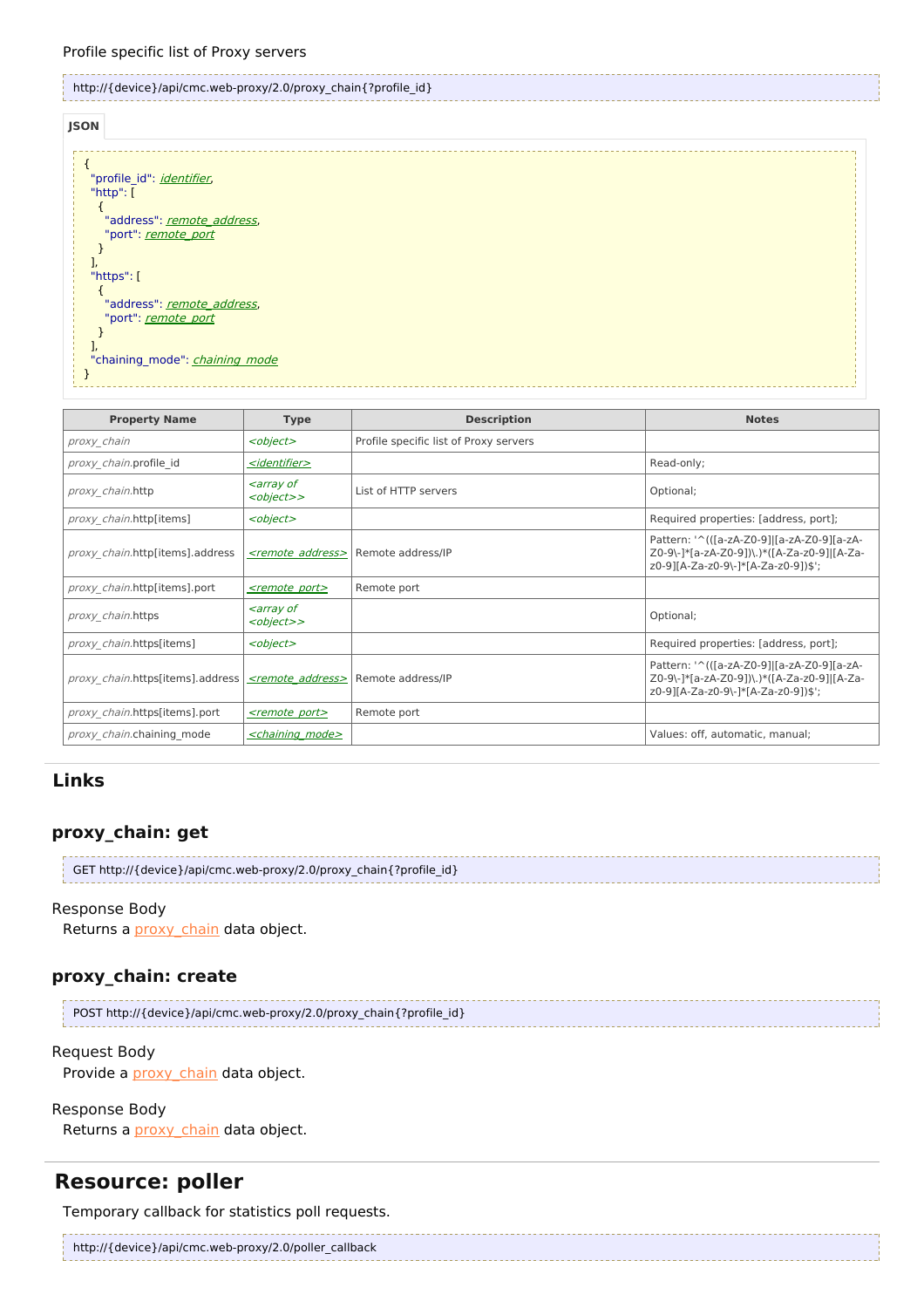| <b>JSON</b>          |             |                    |              |
|----------------------|-------------|--------------------|--------------|
| <prop> any</prop>    |             |                    |              |
| <b>Property Name</b> | <b>Type</b> | <b>Description</b> | <b>Notes</b> |

| <b>Property Name</b>    | <b>Tvpe</b>             | <b>Description</b>                               | <b>Notes</b>                                                         |
|-------------------------|-------------------------|--------------------------------------------------|----------------------------------------------------------------------|
| <i>poller</i>           | <object></object>       | Temporary callback for statistics poll requests. | Required properties: [poll req id, serial,<br>poll time, resp data]; |
| $poller$ . $<$ prop $>$ | $\langle$ anv $\rangle$ |                                                  | Optional;                                                            |

# **poller: callback**

Callback to get polled response.

| POST http://{device}/api/cmc.web-proxy/2.0/poller_callback |
|------------------------------------------------------------|
|                                                            |

#### Request Body

Provide a **[poller\\_response](http://support.riverbed.com/apis/cmc.web-proxy/2.0#/types/poller_response)** data object.

#### Response Body

On success, the server does not provide any body in the responses.

# **Type: identifier**

| <b>JSON</b>          |                 |                    |                       |  |
|----------------------|-----------------|--------------------|-----------------------|--|
|                      |                 |                    |                       |  |
| integer              |                 |                    |                       |  |
|                      |                 |                    |                       |  |
| <b>Property Name</b> | <b>Type</b>     | <b>Description</b> | <b>Notes</b>          |  |
| identifier           | $<$ integer $>$ |                    | Read-only; Minimum 1; |  |

# **Type: unrestricted\_name**

| <b>JSON</b>          |             |                    |              |
|----------------------|-------------|--------------------|--------------|
| string               |             |                    |              |
|                      |             |                    |              |
| <b>Property Name</b> | <b>Type</b> | <b>Description</b> | <b>Notes</b> |

| <b>Property Name</b> | $T$ ype  | <b>Description</b> | <b>Notes</b>                                                                                   |
|----------------------|----------|--------------------|------------------------------------------------------------------------------------------------|
| unrestricted name    | :strina> |                    | Pattern: '^[a-zA-Z0-9-][a-zA-Z0-9 -]*\$ ^[a-zA- <br>$ Z0-9 $ -][a-zA-Z0-9 -]+[a-zA-Z0-9 -]\$'; |

# **Type: hostname**

| <b>JSON</b>          |                |                    |                                                                                                                                     |
|----------------------|----------------|--------------------|-------------------------------------------------------------------------------------------------------------------------------------|
| string               |                |                    |                                                                                                                                     |
| <b>Property Name</b> | <b>Type</b>    | <b>Description</b> | <b>Notes</b>                                                                                                                        |
| hostname             | $<$ string $>$ |                    | Pattern: '^((([a-zA-Z0-9] [a-zA-Z0-9][a-zA-Z0-<br>9\-]*[a-zA-Z0-9])\.)*([A-Za-z0-9] [A-Za-z0-9]<br>[A-Za-z0-9\-]*[A-Za-z0-9]))?\$'; |

# **Type: remote\_address**

Remote address/IP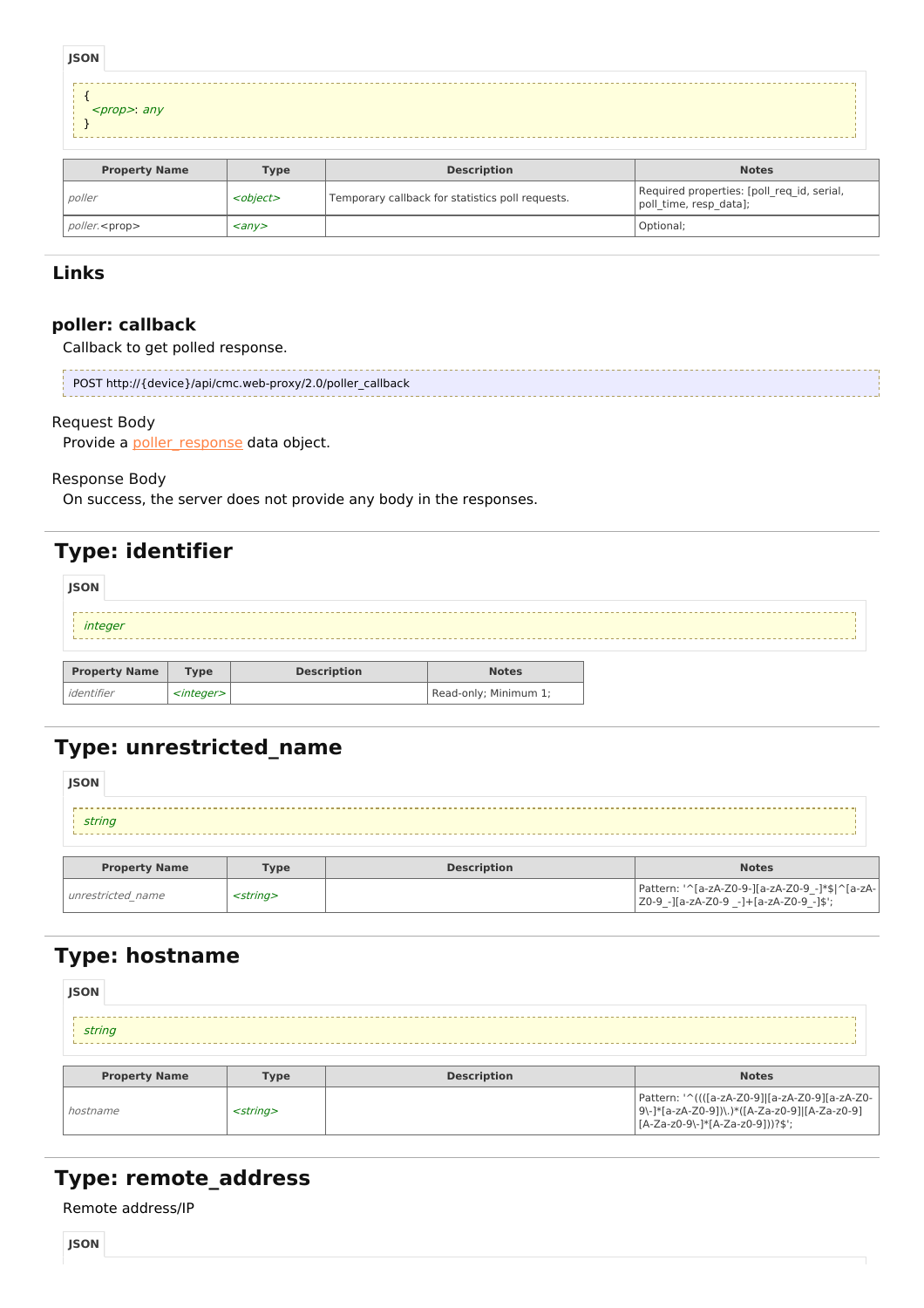string 

| <b>Property Name</b> | Type           | <b>Description</b> | <b>Notes</b>                                                                                                                         |
|----------------------|----------------|--------------------|--------------------------------------------------------------------------------------------------------------------------------------|
| remote address       | $<$ string $>$ | Remote address/IP  | Pattern: '^(([a-zA-Z0-9]][a-zA-Z0-9][a-zA-Z0-<br>  9\-]*[a-zA-Z0-9])\.)*([A-Za-z0-9] [A-Za-z0-9]<br>  [A-Za-z0-9\-1*[A-Za-z0-9])\$'; |

# **Type: remote\_port**

Remote port

| <b>JSON</b>          |             |                                |                    |  |
|----------------------|-------------|--------------------------------|--------------------|--|
| integer              |             |                                |                    |  |
| <b>Property Name</b> | <b>Type</b> | <b>Description</b>             | <b>Notes</b>       |  |
| remote port          |             | < <i>integer</i> > Remote port | Range: 0 to 65535; |  |

# **Type: domain\_name**

| <b>JSON</b>          |             |                    |                                               |  |  |  |  |
|----------------------|-------------|--------------------|-----------------------------------------------|--|--|--|--|
| string               |             |                    |                                               |  |  |  |  |
| <b>Property Name</b> | <b>Type</b> | <b>Description</b> | <b>Notes</b>                                  |  |  |  |  |
|                      |             |                    | Pattern: '^(\*\.)?[0-9A-Za-z](([0-9A-Za-z]]-) |  |  |  |  |

| $ - - - - -$ | $\cdot$ , $\sim$ | .                                                                                                                                     |
|--------------|------------------|---------------------------------------------------------------------------------------------------------------------------------------|
| domain name  | -strina>         | Pattern: '^(\*\.)?[0-9A-Za-z](([0-9A-Za-z]]-)<br>l {0,61}[0-9A-Za-z])?(\.[0-9A-Za-z](([0-9A-Za-<br> z] -){0,61}[0-9A-Za-z])?)*\.?\$'; |
|              |                  |                                                                                                                                       |

# **Type: domain\_state**

Optimization state of the domain

| <b>JSON</b>          |                          |                                                                |              |
|----------------------|--------------------------|----------------------------------------------------------------|--------------|
| string               |                          |                                                                |              |
| <b>Property Name</b> | <b>Type</b>              | <b>Description</b>                                             | <b>Notes</b> |
| domain state         | <i><string></string></i> | Optimization state of the domain   Values: white, black, grey; |              |

# **Type: chaining\_mode**

| <b>JSON</b>          |                |                    |                                    |
|----------------------|----------------|--------------------|------------------------------------|
| string               |                |                    |                                    |
| <b>Property Name</b> | <b>Type</b>    | <b>Description</b> | <b>Notes</b>                       |
| chaining_mode        | $<$ string $>$ |                    | Values: off, automatic,<br>manual; |

# **Type: server\_mode**

| <b>JSON</b> |  |
|-------------|--|
| string      |  |

| <b>Property Name</b> | Tvpe                     | <b>Description</b> | <b>Notes</b>         |
|----------------------|--------------------------|--------------------|----------------------|
| server mode          | <i><string></string></i> |                    | Values: http, https; |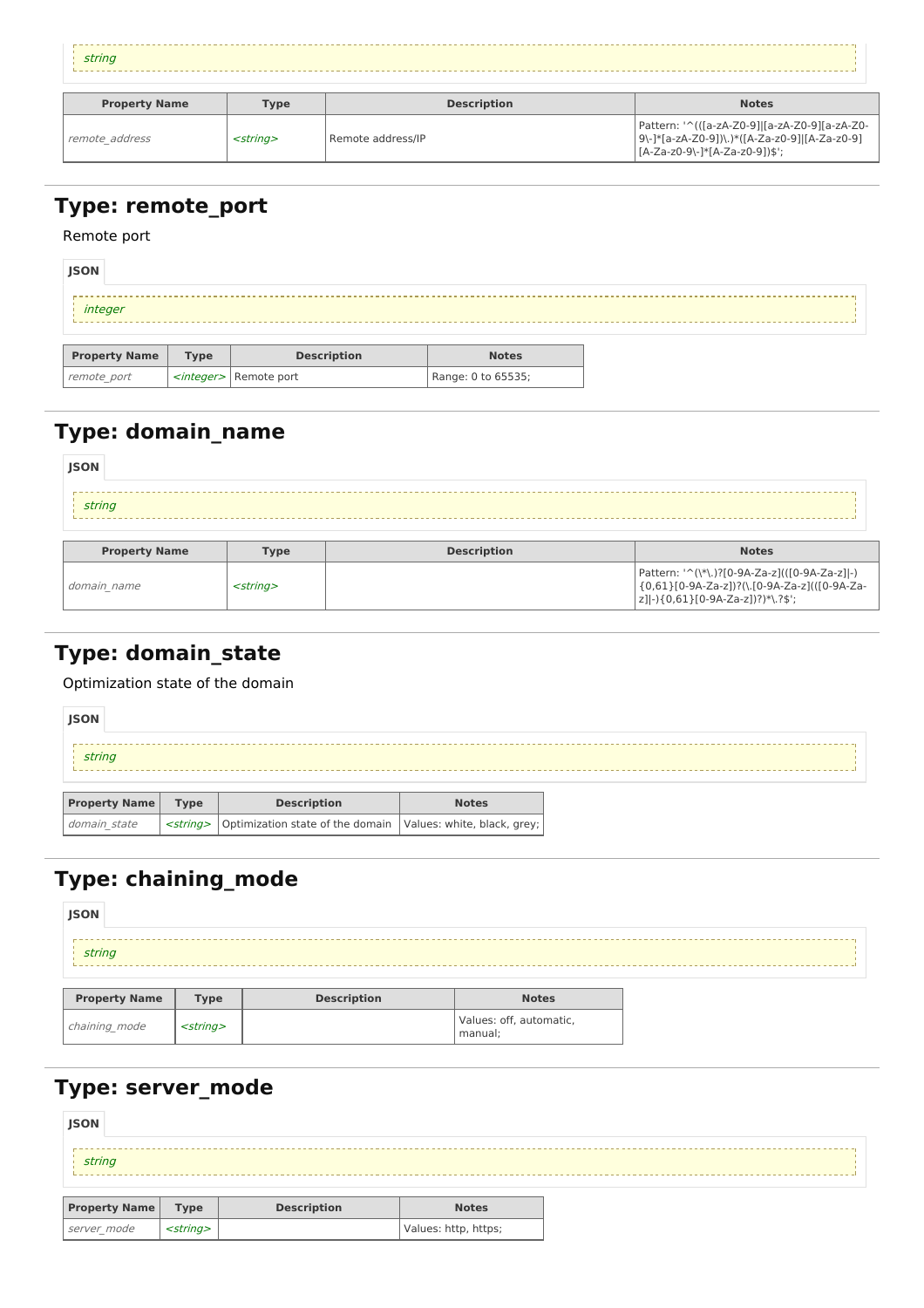# **Type: proxy\_exception\_set**

**JSON**

| ,,,,,<br>"row id": <i>identifier</i> ,<br>"domain_name": hostname,<br>$<$ prop>: any |                              |                    |                               |
|--------------------------------------------------------------------------------------|------------------------------|--------------------|-------------------------------|
| <b>Property Name</b>                                                                 | <b>Type</b>                  | <b>Description</b> | <b>Notes</b>                  |
| proxy exception set                                                                  | $\epsilon$ obiect $\epsilon$ |                    | Required properties: [row_id, |

| proxy exception set                                            | <object></object>         | neganca propercies. pour la,<br>domain namel:                                                                                         |
|----------------------------------------------------------------|---------------------------|---------------------------------------------------------------------------------------------------------------------------------------|
| <i>proxy exception set.row id</i>                              | <identifier></identifier> | Read-only:                                                                                                                            |
| <i>proxy exception set.domain name   <hostname></hostname></i> |                           | Pattern: '^((([a-zA-Z0-9] [a-zA-Z0-9][a-zA-<br>Z0-9\-1*[a-zA-Z0-9])\.)*([A-Za-z0-9] [A-Za-<br>  z0-9][A-Za-z0-9\-]*[A-Za-z0-9]))?\$'; |
| proxy exception set. <prop></prop>                             | $\langle$ any $\rangle$   | Optional;                                                                                                                             |

# **Type: ssl\_domain\_set**

| <b>JSON</b> |                                                                                                         |  |       |     |  |
|-------------|---------------------------------------------------------------------------------------------------------|--|-------|-----|--|
|             | "row_id": <u><i>identifier,</i><br/>"domain_name": <u><i>domain_name,</i></u></u><br><prop>: any</prop> |  |       |     |  |
|             | _________                                                                                               |  | _____ | --- |  |

| <b>Property Name</b>          | Type                      | <b>Description</b> | <b>Notes</b>                                                                                                                         |
|-------------------------------|---------------------------|--------------------|--------------------------------------------------------------------------------------------------------------------------------------|
| ssl domain set                | <object></object>         |                    | Required properties: [row id, domain name];                                                                                          |
| ssl domain set.row id         | < <i>identifier&gt;</i>   |                    | Read-only:                                                                                                                           |
| ssl domain set.domain name    | <domain name=""></domain> |                    | Pattern: '^(\*\.)?[0-9A-Za-z](([0-9A-Za-z] -)<br>{0,61}[0-9A-Za-z])?(\.[0-9A-Za-z](([0-9A-Za-<br>  z] -){0,61}[0-9A-Za-z])?)*\.?\$'; |
| ssl domain set. <prop></prop> | $\langle$ any $\rangle$   |                    | Optional;                                                                                                                            |

# **Type: create\_empty**

| <b>JSON</b> |                                                                 |  |
|-------------|-----------------------------------------------------------------|--|
|             |                                                                 |  |
|             | "profile name": <i>unrestricted name</i> ,<br>"site info": $\{$ |  |
|             | "site_type_id": [ <i>identifier</i> ],                          |  |
|             | <prop>: any<br/><math>&lt;</math>prop&gt;: any</prop>           |  |
|             |                                                                 |  |

| <b>Property Name</b>                           | <b>Type</b>                                                                | <b>Description</b> | <b>Notes</b>                                                                                    |
|------------------------------------------------|----------------------------------------------------------------------------|--------------------|-------------------------------------------------------------------------------------------------|
| create empty                                   | <object></object>                                                          |                    | Required properties: [profile name,<br>site info];                                              |
| create empty.profile name                      | <unrestricted name=""></unrestricted>                                      |                    | Pattern: '^[a-zA-Z0-9-][a-zA-Z0-9 -<br>]*\$ ^[a-zA-Z0-9 -][a-zA-Z0-9 -]+[a-zA-<br>$Z0-9$ -]\$'; |
| create empty.site info                         | <object></object>                                                          |                    |                                                                                                 |
| create empty.site info.site id                 | <i><b><array b="" of<=""></array></b></i><br>$<$ <i>identifier</i> $>$     |                    | Optional;                                                                                       |
| create empty.site info.site id[items]          | <identifier></identifier>                                                  |                    | Read-only;                                                                                      |
| create empty.site info.site type id            | <i><b><array b="" of<=""></array></b></i><br><identifier>&gt;</identifier> |                    | Optional;                                                                                       |
| create empty.site info.site type id<br>[items] | <identifier></identifier>                                                  |                    | Read-only;                                                                                      |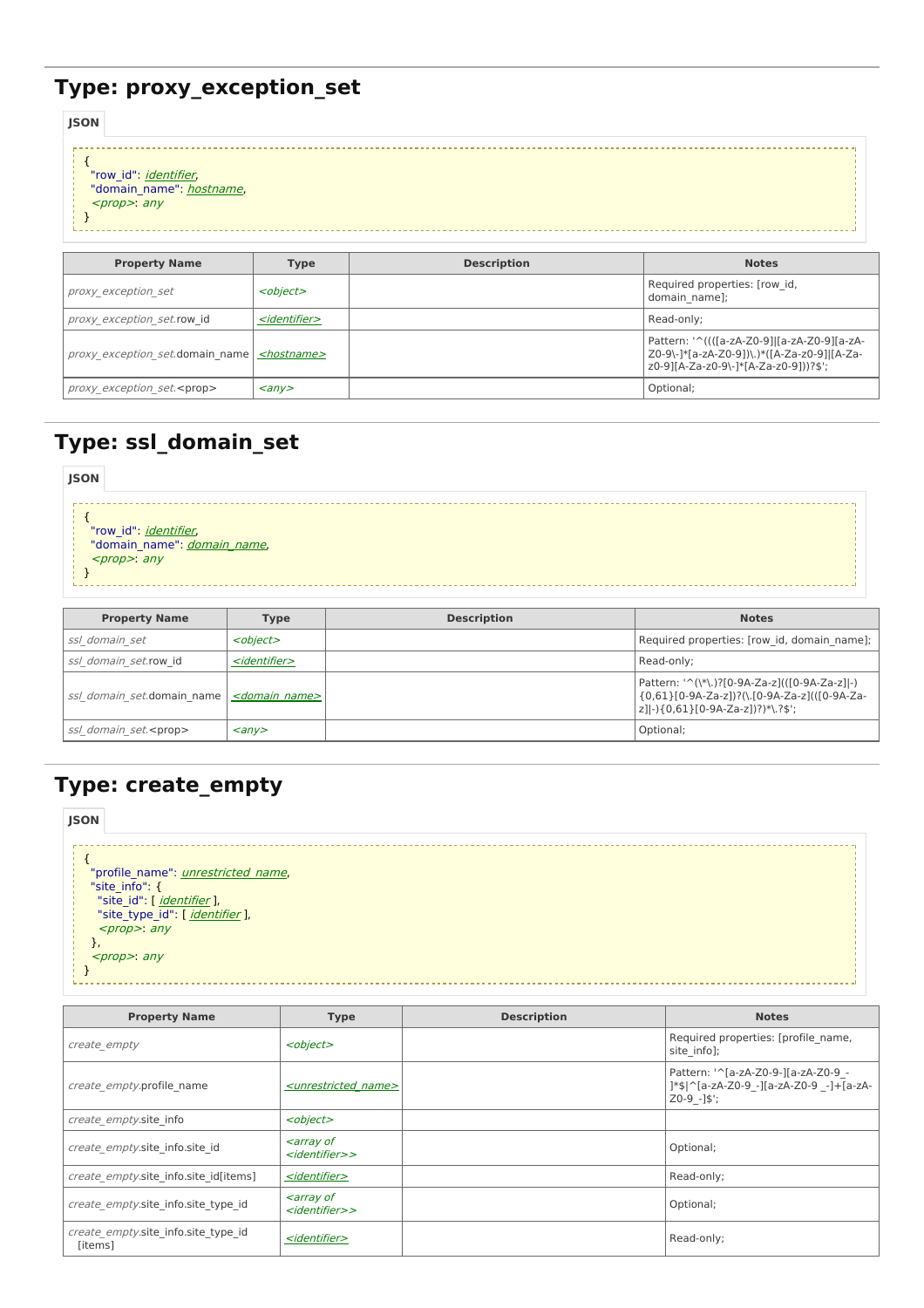| create empty.site info. <prop></prop>          | $\langle \text{any} \rangle$ | Optional;                            |
|------------------------------------------------|------------------------------|--------------------------------------|
| create empty.site info.oneOf[0]                | <object></object>            | Required properties: [site_id];      |
| create empty.site info.oneOf[0]. <prop></prop> | $\langle$ any $\rangle$      | Optional;                            |
| create empty.site info.oneOf[1]                | <object></object>            | Required properties: [site type id]; |
| create empty.site info.oneOf[1]. <prop></prop> | $\langle$ any $\rangle$      | Optional;                            |
| create empty. <prop></prop>                    | $\langle \text{any} \rangle$ | Optional;                            |

# **Type: clone**

| <b>JSON</b>                                                                                                                                                                                                              |             |                    |              |
|--------------------------------------------------------------------------------------------------------------------------------------------------------------------------------------------------------------------------|-------------|--------------------|--------------|
| "source profile": <i>unrestricted name</i> ,<br>"profile name": <i>unrestricted name</i> ,<br>"site info": {<br>"site id": [ <i>identifier</i> ],<br>"site_type_id": [ jdentifier ],<br>$<$ prop>: any<br>$<$ prop>: any |             |                    |              |
| <b>Property Name</b>                                                                                                                                                                                                     | <b>Type</b> | <b>Description</b> | <b>Notes</b> |

| <b>Property Name</b>                    | I ype                                                                      | <b>Description</b> | <b>Notes</b>                                                                                      |
|-----------------------------------------|----------------------------------------------------------------------------|--------------------|---------------------------------------------------------------------------------------------------|
| clone                                   | <object></object>                                                          |                    | Required properties: [source profile,<br>profile name, site info];                                |
| clone.source profile                    | <unrestricted name=""></unrestricted>                                      |                    | Pattern: '^[a-zA-Z0-9-][a-zA-Z0-9 -<br>]*\$ ^[a-zA-Z0-9 -][a-zA-Z0-9 -]+[a-zA-Z0-<br>$9 - 3$      |
| clone.profile name                      | <unrestricted name=""></unrestricted>                                      |                    | Pattern: '^[a-zA-Z0-9-][a-zA-Z0-9 -<br>]*\$ ^[a-zA-Z0-9 -][a-zA-Z0-9 -]+[a-zA-Z0-<br>$9 - 1$ \$'; |
| clone.site info                         | <object></object>                                                          |                    |                                                                                                   |
| clone.site info.site id                 | <array of<br=""><identifier>&gt;</identifier></array>                      |                    | Optional;                                                                                         |
| clone.site info.site id[items]          | <identifier></identifier>                                                  |                    | Read-only;                                                                                        |
| clone.site info.site type id            | <i><b><array b="" of<=""></array></b></i><br><identifier>&gt;</identifier> |                    | Optional;                                                                                         |
| clone.site info.site type id[items]     | <identifier></identifier>                                                  |                    | Read-only;                                                                                        |
| clone.site info. <prop></prop>          | $\langle \rangle$                                                          |                    | Optional;                                                                                         |
| clone.site info.oneOf[0]                | <object></object>                                                          |                    | Required properties: [site id];                                                                   |
| clone.site_info.oneOf[0]. <prop></prop> | $\langle \rangle$                                                          |                    | Optional;                                                                                         |
| clone.site info.oneOf[1]                | <object></object>                                                          |                    | Required properties: [site type id];                                                              |
| clone.site_info.oneOf[1]. <prop></prop> | $\langle \rangle$                                                          |                    | Optional;                                                                                         |
| clone. <prop></prop>                    | $\langle \rangle$                                                          |                    | Optional;                                                                                         |

# **Type: poller\_response**

#### **JSON**{ "poll req id": *integer*, "serial": string, "poll time": integer, "resp\_data": string, <prop>: any }

| <b>Property Name</b>        | Type              | <b>Description</b>                                                 | <b>Notes</b> |
|-----------------------------|-------------------|--------------------------------------------------------------------|--------------|
| poller response             | <object></object> |                                                                    |              |
| poller response.poll req id | $<$ integer $>$   | Request ID registered with poller                                  | Optional;    |
| poller response.serial      | $<$ strina $>$    | Appliance from which response is received.                         | Optional:    |
| poller response.poll time   | $<$ integer $>$   | Time when resource was polled, in seconds since the<br>UNIX epoch. | Optional;    |
| poller response.resp data   | $<$ string $>$    | Response from the polled request.                                  | Optional;    |